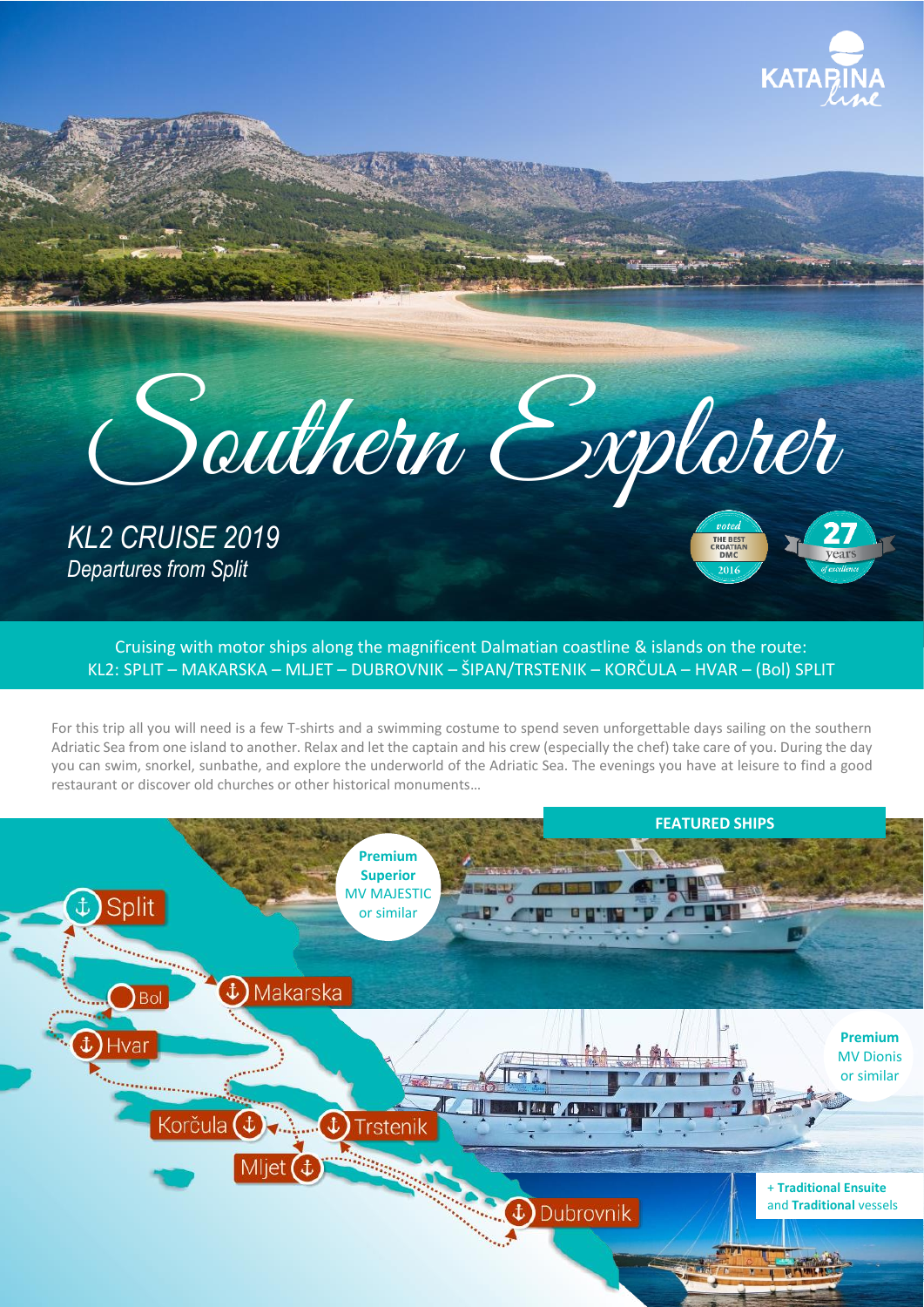# ITINERARY:













## **SATURDAY SPLIT – MAKARSKA (L)**

13h is departure from Split harbor (late arrivals can join in Makarska) southwards towards Makarska. Lunch is served as we cruise along the Dalmatian coast. Feeling adventurous? There's an afternoon swim stop in one of the bays. Then join our optional river rafting excursion or zip line on the Cetina river. Meet back on the ship in Makarska in the evening. Stroll the waterfront with its wide promenade, a pathway out to a lighthouse and some cool bars. The main square is home to an impressive church and other monuments. Overnight in the port of Makarska.

# **SUNDAY MAKARSKA – MLJET (B, L)**

Early morning departure towards the island of Mljet. On the way, we stop to swim on Pelješac. Part of Mljet island is a National Park and in the afternoon, we visit the seawater lakes then cross to the peaceful, tiny St Mary's island in the middle of the large lake to visit the church and the monastery. Walk or hire a bike to continue around these stunning lakes. Overnight in the port of Polača/Pomena depending on weather and space.

# **MONDAY MLJET – DUBROVNIK (B, L)**

After breakfast depart for Dubrovnik, the most famous place in Croatia and, for many, the highlight of this cruise. The Irish writer George Bernard Shaw called Dubrovnik "heaven on earth" and we pass a beautiful stretch of coast on our way there. After arrival, you can explore on your own or join our guided city tour (included for Premium and Prem. Superior) followed by an optional cable car ride up to Srđ mountain for spectacular views of the old town. Don't miss STRADUN – both a street and a square in the old town and try to find time to walk at least part of the, 1,940 m long city walls which have protected Dubrovnik during earthquakes and attacks! Overnight in the port of this magical town.

## **TUESDAY DUBROVNIK – ŠIPAN/TRSTENIK (B, L, CD)**

Late morning departure towards the island of Šipan or the small town of Trstenik on the Pelješac peninsula. Gorgeous spots for an afternoon swim and we spend the night here. There's usually the possibility to visit a local winery. Later we enjoy the special Captain's dinner on board.

# **WEDNESDAY ŠIPAN/TRSTENIK – KORČULA (B, L)**

After breakfast, we depart for the island of Korčula, one of the famous islands in the Dubrovnik region. It's the birthplace of famous explorer MARCO POLO. Lunch on board in a bay near Korčula town then we continue, arriving in the afternoon. The encircling walls and bastions of Korčula town date back to the 13<sup>th</sup> century and there are some lovely churches and museums. Join the optional sightseeing of Korčula town (included on Prem.Sup.) or optional wine and local appetizer tasting at a local winery before dining in one of the numerous seafront restaurants or konobas on your own. Overnight in the port of Korčula town.

## **THURSDAY KORČULA – HVAR (B, L)**

Early departure towards the Paklinski Islands near Hvar (the longest island in the Adriatic) for lunch and a swimming stop. Later, there's an optional afternoon sightseeing of Hvar Town (included on Prem.Sup.), which resembles a film set. The Renaissance cathedral has its original tower and the oldest community theatre in Europe is here, founded in 1612. Hvar Town offers an entertainment extravaganza: clubs and bars that open well into the night together with some excellent restaurants. Don`t forget to buy some island lavender from local stalls. Overnight in Hvar Town.

## **FRIDAY HVAR (Bol) – SPLIT (B, L)**

Our next stop is the island of Brač. The most famous (and most photographed) beach in Dalmatia is Zlatni Rat near Bol (the Golden Horn – a shingle bar that moves and changes shape according to the wind) and it is here that we stop to swim). Bol is a typical fishermen's village that still feels like that despite being a popular spot for visitors. After lunch, we start our journey to Split for our final overnight. We stop at one of the many bays on Brač island for more swimming. The approach to the Split Riviera is wonderful and we have the best views from on board. On arrival you can join our guided tour of Split, a monumental city which together with the famous Roman Diocletian's Palace is under UNESCO protection. Split if full of bistros and restaurant serving local specialties. Cool bars too.

### **SATURDAY SPLIT (B)**

An early breakfast before your final goodbyes to new friends and the crew.

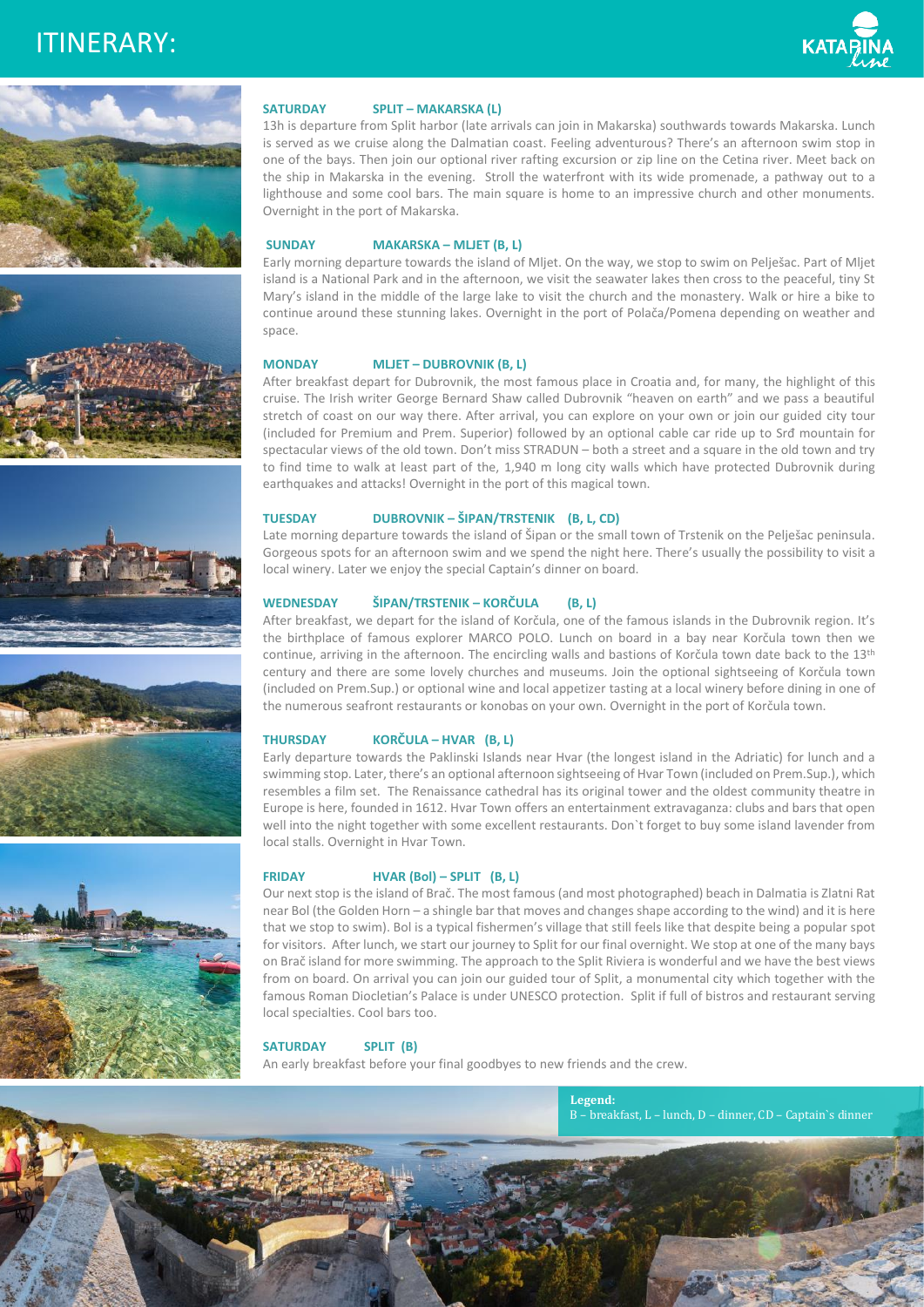# DATES & PRICES 2019:

|                                                                                                                                                                                                                            |                                                                                                                                                                                                                                                                                                                                                                                                                                                      |                                                                                                                                                                                                                                                                                                                                                                                                                                                                                                                                                                                               | $\overline{A}$               | B           | $\mathsf{C}$              | D              | E                   | F.         |  |  |
|----------------------------------------------------------------------------------------------------------------------------------------------------------------------------------------------------------------------------|------------------------------------------------------------------------------------------------------------------------------------------------------------------------------------------------------------------------------------------------------------------------------------------------------------------------------------------------------------------------------------------------------------------------------------------------------|-----------------------------------------------------------------------------------------------------------------------------------------------------------------------------------------------------------------------------------------------------------------------------------------------------------------------------------------------------------------------------------------------------------------------------------------------------------------------------------------------------------------------------------------------------------------------------------------------|------------------------------|-------------|---------------------------|----------------|---------------------|------------|--|--|
| Departures Saturdays from Split harbour:<br>at 13:00 h / check in from 11.00 h till 12:00h<br>PRICE PER PERSON in DBL/TWN CABINS IN EUR<br>7 nights/8 days with breakfast & three course lunch<br>+ a liter of water daily |                                                                                                                                                                                                                                                                                                                                                                                                                                                      | April 13,                                                                                                                                                                                                                                                                                                                                                                                                                                                                                                                                                                                     | May 04, 11,                  |             |                           |                | <b>Jun 29;</b>      |            |  |  |
|                                                                                                                                                                                                                            |                                                                                                                                                                                                                                                                                                                                                                                                                                                      | 20, 27;                                                                                                                                                                                                                                                                                                                                                                                                                                                                                                                                                                                       |                              | Jun 01, 08; | <b>Jun 15;</b><br>Aug 31; | <b>Jun 22;</b> | Jul 06, 13, 20, 27; |            |  |  |
|                                                                                                                                                                                                                            |                                                                                                                                                                                                                                                                                                                                                                                                                                                      |                                                                                                                                                                                                                                                                                                                                                                                                                                                                                                                                                                                               | <b>Sep 28:</b><br>Oct 05, 12 | 18, 25      | <b>Sep 21</b>             | Sep 07, 14     | Aug 17, 24          | Aug 03, 10 |  |  |
|                                                                                                                                                                                                                            |                                                                                                                                                                                                                                                                                                                                                                                                                                                      | PREMIUM SUPERIOR UPPER/MAIN DECK                                                                                                                                                                                                                                                                                                                                                                                                                                                                                                                                                              | 650                          | 820         | 890                       | 995            | 1065                | 1105       |  |  |
|                                                                                                                                                                                                                            | PREMIUM SUPERIOR LOWER DECK                                                                                                                                                                                                                                                                                                                                                                                                                          |                                                                                                                                                                                                                                                                                                                                                                                                                                                                                                                                                                                               | 620                          | 775         | 815                       | 925            | 995                 | 1025       |  |  |
| KL <sub>2</sub>                                                                                                                                                                                                            | PREMIUM UPPER/MAIN DECK                                                                                                                                                                                                                                                                                                                                                                                                                              |                                                                                                                                                                                                                                                                                                                                                                                                                                                                                                                                                                                               | 650                          | 715         | 775                       | 865            | 925                 | 960        |  |  |
|                                                                                                                                                                                                                            | PREMIUM LOWER DECK                                                                                                                                                                                                                                                                                                                                                                                                                                   |                                                                                                                                                                                                                                                                                                                                                                                                                                                                                                                                                                                               | 620                          | 675         | 710                       | 805            | 865                 | 890        |  |  |
|                                                                                                                                                                                                                            | TRADITIONAL ENSUITE UPPER/MAIN DECK                                                                                                                                                                                                                                                                                                                                                                                                                  |                                                                                                                                                                                                                                                                                                                                                                                                                                                                                                                                                                                               | 455                          | 510         | 580                       | 670            | 720                 | 750        |  |  |
|                                                                                                                                                                                                                            | <b>TRADITIONAL ENSUITE LOWER DECK</b>                                                                                                                                                                                                                                                                                                                                                                                                                |                                                                                                                                                                                                                                                                                                                                                                                                                                                                                                                                                                                               | 425                          | 480         | 510                       | 615            | 670                 | 700        |  |  |
|                                                                                                                                                                                                                            | TRADITIONAL UPPER/MAIN DECK                                                                                                                                                                                                                                                                                                                                                                                                                          |                                                                                                                                                                                                                                                                                                                                                                                                                                                                                                                                                                                               | 395                          | 435         | 500                       | 530            | 570                 | 610        |  |  |
|                                                                                                                                                                                                                            | <b>TRADITIONAL LOWER DECK</b>                                                                                                                                                                                                                                                                                                                                                                                                                        |                                                                                                                                                                                                                                                                                                                                                                                                                                                                                                                                                                                               | 370                          | 415         | 455                       | 480            | 520                 | 555        |  |  |
| <b>OBLIGATORY SUPPLEMENT</b>                                                                                                                                                                                               |                                                                                                                                                                                                                                                                                                                                                                                                                                                      |                                                                                                                                                                                                                                                                                                                                                                                                                                                                                                                                                                                               |                              |             |                           |                |                     |            |  |  |
| <b>VISITOR'S TAX &amp; PORT</b><br><b>FEES</b>                                                                                                                                                                             |                                                                                                                                                                                                                                                                                                                                                                                                                                                      | To be paid on the spot: <b>EUR 40.</b> - per person per week                                                                                                                                                                                                                                                                                                                                                                                                                                                                                                                                  |                              |             |                           |                |                     |            |  |  |
| <b>SHIP CABIN TYPE DESCRIPTIONS</b>                                                                                                                                                                                        |                                                                                                                                                                                                                                                                                                                                                                                                                                                      |                                                                                                                                                                                                                                                                                                                                                                                                                                                                                                                                                                                               |                              |             |                           |                |                     |            |  |  |
| UPPER/MAIN DECK CABINS ARE ALLOCATED ACCORDING TO AVAILABILITY! Lower deck cabins are in the hull of the ship below the main deck.                                                                                         |                                                                                                                                                                                                                                                                                                                                                                                                                                                      |                                                                                                                                                                                                                                                                                                                                                                                                                                                                                                                                                                                               |                              |             |                           |                |                     |            |  |  |
| <b>PREMIUM SUPERIOR</b>                                                                                                                                                                                                    | Premium superior vessels are recently built mini deluxe vessels featuring similar comfort, but are smaller in size - 38 to 41m in length. Air-<br>conditioned cabins are 8 to 14m2 in size with double or twin beds, hair dryer and safety deposit box. Included services: Buffet breakfasts, three<br>course lunches, Captain's dinner, English speaking tour manager on board, three guided tours (Dubrovnik, Korčula, Hvar), daily cabin service, |                                                                                                                                                                                                                                                                                                                                                                                                                                                                                                                                                                                               |                              |             |                           |                |                     |            |  |  |
|                                                                                                                                                                                                                            | mid-week fresh set of towels and bed linen, luggage handling, olive oil and wine tasting on board, afternoon tea and coffee with biscuits, free<br>WIFI.                                                                                                                                                                                                                                                                                             |                                                                                                                                                                                                                                                                                                                                                                                                                                                                                                                                                                                               |                              |             |                           |                |                     |            |  |  |
| PREMIUM                                                                                                                                                                                                                    |                                                                                                                                                                                                                                                                                                                                                                                                                                                      | Premium steel hulled vessels with modern traditional look offer accommodation in air-conditioned, spacious en-suite cabins with double or twin<br>beds, hair dryer and safety deposit box. Ships are from 29 to 35m in length with cabins 8 to 14m2 in size. Included services: buffet breakfasts,<br>three course lunches, Captain's dinner, English speaking tour manager on board, guided tour of Dubrovnik, daily cabin service, mid-week fresh<br>set of towels and bed linen, luggage handling, olive oil and wine tasting on board, afternoon tea and coffee with biscuits, free WIFI. |                              |             |                           |                |                     |            |  |  |
| <b>TRADITIONAL ENSUITE</b>                                                                                                                                                                                                 |                                                                                                                                                                                                                                                                                                                                                                                                                                                      | Wooden ships, cabins with private shower/toilet, mostly bunk beds, air-conditioned salon.<br>Included services: Continental breakfasts, three course lunches, a liter of water per person daily, free WIFI.                                                                                                                                                                                                                                                                                                                                                                                   |                              |             |                           |                |                     |            |  |  |
| <b>TRADITIONAL</b>                                                                                                                                                                                                         | Wooden ships, cabins with washbasin and bunk beds. Shared showers/toilettes, air-conditioned salon, cabins have no A/C.<br>Included services: Continental breakfasts, three course lunches, a liter of water per person daily, free WIFI.                                                                                                                                                                                                            |                                                                                                                                                                                                                                                                                                                                                                                                                                                                                                                                                                                               |                              |             |                           |                |                     |            |  |  |
| <b>REDUCTIONS &amp; SUPPLEMENTS</b>                                                                                                                                                                                        |                                                                                                                                                                                                                                                                                                                                                                                                                                                      |                                                                                                                                                                                                                                                                                                                                                                                                                                                                                                                                                                                               |                              |             |                           |                |                     |            |  |  |
| <b>Triple Share Cabin</b>                                                                                                                                                                                                  |                                                                                                                                                                                                                                                                                                                                                                                                                                                      | Adults on 3rd bed in a triple cabin - 30%                                                                                                                                                                                                                                                                                                                                                                                                                                                                                                                                                     |                              |             |                           |                |                     |            |  |  |
| <b>Child Discount</b>                                                                                                                                                                                                      |                                                                                                                                                                                                                                                                                                                                                                                                                                                      | Children under 10 years - 50%                                                                                                                                                                                                                                                                                                                                                                                                                                                                                                                                                                 |                              |             |                           |                |                     |            |  |  |
| Single Use Cabin                                                                                                                                                                                                           |                                                                                                                                                                                                                                                                                                                                                                                                                                                      | 50% surcharge on twin share price. Excludes low season departures in A season (Apr 13, 20, 27; Sept 28; Oct 05, 12;)<br>In other seasons avoid by sharing. (limited number of single cabins without supplement available)                                                                                                                                                                                                                                                                                                                                                                     |                              |             |                           |                |                     |            |  |  |
| <b>OPTIONAL SUPPLEMENTS (nett)</b>                                                                                                                                                                                         |                                                                                                                                                                                                                                                                                                                                                                                                                                                      |                                                                                                                                                                                                                                                                                                                                                                                                                                                                                                                                                                                               |                              |             |                           |                |                     |            |  |  |
| <b>Entrance to National Park Mljet</b>                                                                                                                                                                                     |                                                                                                                                                                                                                                                                                                                                                                                                                                                      | prices vary from EUR 15. - 17.- per person depending on season (to be paid on the spot)                                                                                                                                                                                                                                                                                                                                                                                                                                                                                                       |                              |             |                           |                |                     |            |  |  |
| Dinner supplement                                                                                                                                                                                                          |                                                                                                                                                                                                                                                                                                                                                                                                                                                      | EUR 115.- per person/week, min. 10 pax required.                                                                                                                                                                                                                                                                                                                                                                                                                                                                                                                                              |                              |             |                           |                |                     |            |  |  |
| Baby chair or baby cot rental                                                                                                                                                                                              |                                                                                                                                                                                                                                                                                                                                                                                                                                                      | EUR 50.- per week (to be paid on the spot)                                                                                                                                                                                                                                                                                                                                                                                                                                                                                                                                                    |                              |             |                           |                |                     |            |  |  |
| Parking                                                                                                                                                                                                                    |                                                                                                                                                                                                                                                                                                                                                                                                                                                      | Possible from EUR 10. - 15. - daily                                                                                                                                                                                                                                                                                                                                                                                                                                                                                                                                                           |                              |             |                           |                |                     |            |  |  |
| Airport transfers                                                                                                                                                                                                          |                                                                                                                                                                                                                                                                                                                                                                                                                                                      | EUR 50.- from Split airport to Split port. Other transfers available on request.                                                                                                                                                                                                                                                                                                                                                                                                                                                                                                              |                              |             |                           |                |                     |            |  |  |
| Wedding renewal or other occasional /<br>special day celebration package                                                                                                                                                   |                                                                                                                                                                                                                                                                                                                                                                                                                                                      | EUR 150 .- per couple – includes renewal ceremony performed by the captain, certificate, champagne, gift                                                                                                                                                                                                                                                                                                                                                                                                                                                                                      |                              |             |                           |                |                     |            |  |  |
| Pre/post cruise accommodation                                                                                                                                                                                              |                                                                                                                                                                                                                                                                                                                                                                                                                                                      | Available on request - villas, hotels, private accommodation, hostels                                                                                                                                                                                                                                                                                                                                                                                                                                                                                                                         |                              |             |                           |                |                     |            |  |  |
| Ferry tickets                                                                                                                                                                                                              |                                                                                                                                                                                                                                                                                                                                                                                                                                                      | Cabins, seats or deck, available for coastal & international ferry connections                                                                                                                                                                                                                                                                                                                                                                                                                                                                                                                |                              |             |                           |                |                     |            |  |  |
| <b>Beach towels</b>                                                                                                                                                                                                        |                                                                                                                                                                                                                                                                                                                                                                                                                                                      | Katarina Line beach towel can be purchased on arrival for EUR 10.-                                                                                                                                                                                                                                                                                                                                                                                                                                                                                                                            |                              |             |                           |                |                     |            |  |  |
| <b>Applies to Traditional and Traditional Ensuite</b><br>vessels only:<br>English breakfast supplement                                                                                                                     |                                                                                                                                                                                                                                                                                                                                                                                                                                                      | EUR 40.- per week - incl. 2 eggs, bacon, tomato and mushrooms, or fruit & yoghurt, or similar (regular continental breakfast<br>included in price of the cruise includes: coffee, tea, milk, glass of juice, cereal, bread, a variety of spreads - butter, honey,<br>jam, soft cheese; daily additions such as ham and cheese or boiled eggs, frankfurters, salami etc.). Hot & cold buffet breakfast<br>included on Premium Superior and Premium category ships.                                                                                                                             |                              |             |                           |                |                     |            |  |  |
| Captain's dinner                                                                                                                                                                                                           |                                                                                                                                                                                                                                                                                                                                                                                                                                                      | EUR 25.- - choice of fish or meat menu - ship's speciality served (included in price on Premium Superior and Premium vessels)                                                                                                                                                                                                                                                                                                                                                                                                                                                                 |                              |             |                           |                |                     |            |  |  |
| <b>Extra towels</b>                                                                                                                                                                                                        |                                                                                                                                                                                                                                                                                                                                                                                                                                                      | Guests will be provided with two towels for personal use per week. Extra towels can be rented for EUR 3.- & beach towels<br>EUR 5.- per week/towel.                                                                                                                                                                                                                                                                                                                                                                                                                                           |                              |             |                           |                |                     |            |  |  |
| Daily cabin cleaning                                                                                                                                                                                                       |                                                                                                                                                                                                                                                                                                                                                                                                                                                      | EUR 15.- per person per week - included in the price for Premium and Premium Superior vessels - daily cabin servicing, fresh<br>bed linen and towels midweek; Not provided on Traditional and Traditional Ensuite ships but can be ordered in advance                                                                                                                                                                                                                                                                                                                                         |                              |             |                           |                |                     |            |  |  |
|                                                                                                                                                                                                                            |                                                                                                                                                                                                                                                                                                                                                                                                                                                      |                                                                                                                                                                                                                                                                                                                                                                                                                                                                                                                                                                                               |                              |             |                           |                |                     |            |  |  |

| <b>MINI CRUISES</b> (limited availability)<br><b>PRICE PER PERSON IN EUR (visitor's tax &amp; port fees are not included)</b> | <b>PREMIUM SUPERIOR</b>                                                     | <b>PREMIUM</b>    | <b>TRADITIONAL</b><br><b>ENSUITE</b> |  |
|-------------------------------------------------------------------------------------------------------------------------------|-----------------------------------------------------------------------------|-------------------|--------------------------------------|--|
| Breakfast and three course lunch $+$ a liter of water daily                                                                   | <b>LOWER DECK</b>                                                           | <b>LOWER DECK</b> | <b>LOWER DECK</b>                    |  |
| 2 night cruises - One way departures every Saturday (Apr 13 - Oct 12) Split - Dubrovnik                                       | 385                                                                         | 335               | 260                                  |  |
| 5 night cruises - One way departures every Monday (Apr 15 - Oct 14) Dubrovnik - Split                                         | 10% off KL2 prices for Premium Superior, Premium and Traditional<br>Ensuite |                   |                                      |  |

**VISITOR's TAX and PORT FEES:** To be paid on the spot: **12 EUR** for 2 night mini cruises; **30 EUR** for 5 nights mini cruises